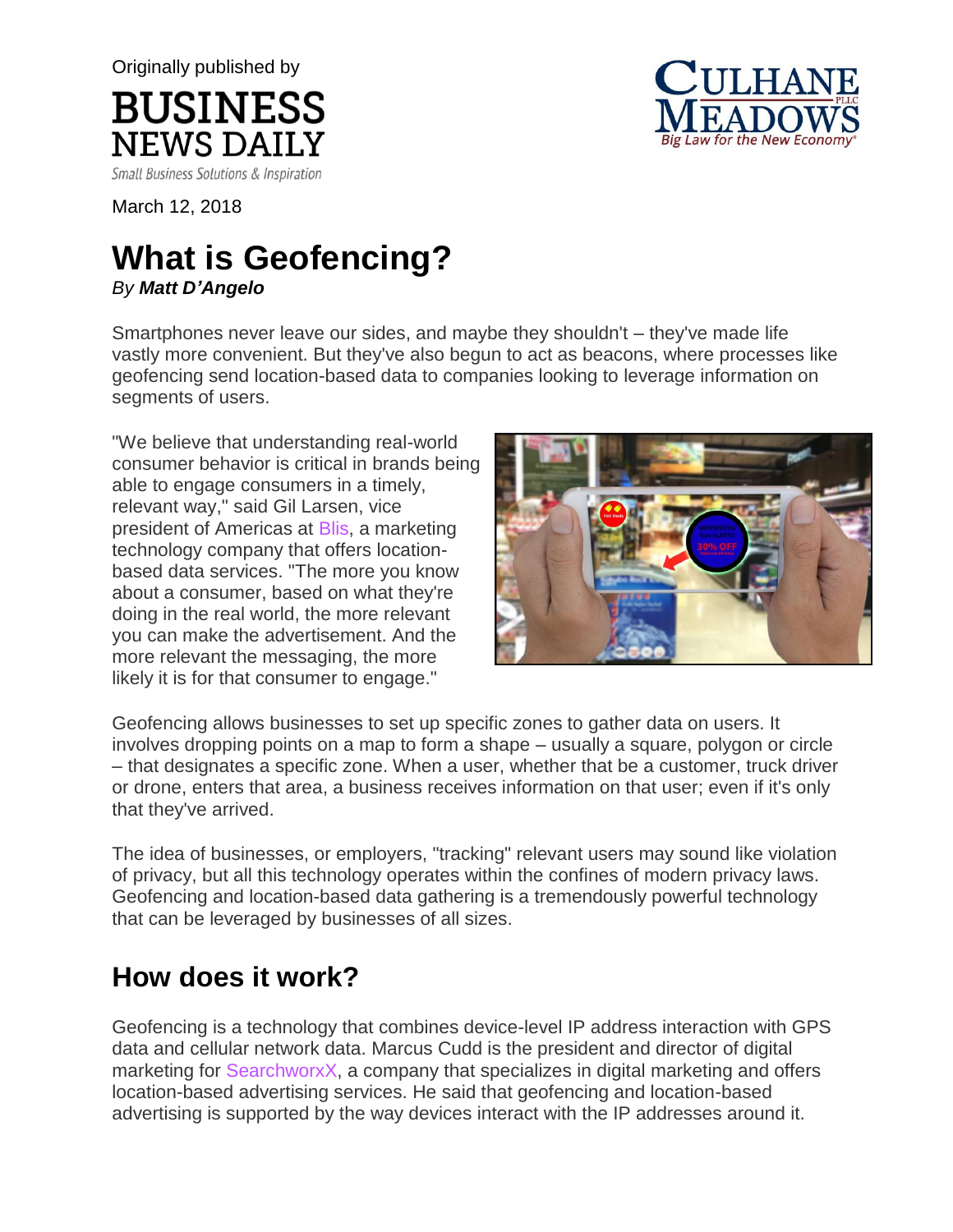

Our devices have device addresses, and when they interact with various routers or other hardline connections, our device address is registered at that IP address and vice versa. This, combined with our cellular devices pinging cellphone towers every few minutes, allows data specialists to locate a device and thus a user or consumer.

"That cellphone is going to be pinging the tower, and when it pings the tower, the networks are able to pick up where that person is located within that polygon and that person is essentially added to an audience that you can target at any point in time," Cudd said.

There are a few kinds of geofencing, and details on how all the technology works is highly technical and complicated. As a business owner, it's important to understand that, at its base, geofencing involves interaction between devices and IP addresses with cellular and GPS data included.

### **Location-based advertising**

Geofencing has excelled in the location-based advertising space, and there are a host of applications. Cudd said, for example, that businesses can set up geofences around a competitor and be alerted when a customer enters that area. Depending on the specific business case, you send a push notification with a coupon or an advertisement for your service in their phone's web browser.

This kind of active geofencing provides businesses with another route to connect with customers. The power behind this technology, however, lies in data gathering: Instead of bombarding users with push notifications or text messages when they enter a place, geofences can be set up to better understand consumer behavior. Larsen provided the example of a person shopping for a car.

A car is a big purchase that requires a lot of thought and attention. A banner ad or push notification while a customer is in a store may not make a lasting impression. Larsen said instead it may be a good strategy to wait a few days until that customer is at home and serve an ad on their smartphone, tablet or home computer.

"We want to be able to target them, not only to identify who the right consumer is based on their device pattern, but what's the right moment and what's the right device to reach them," he said.

Cudd elaborated about this potential. SearchworxX has clients in higher education that like to market their graduate programs to undergraduates at "feeder schools," or popular schools that produce students qualified for a particular graduate program at another university. Cudd said that some schools elect to add users to an audience bank and market advertisements later.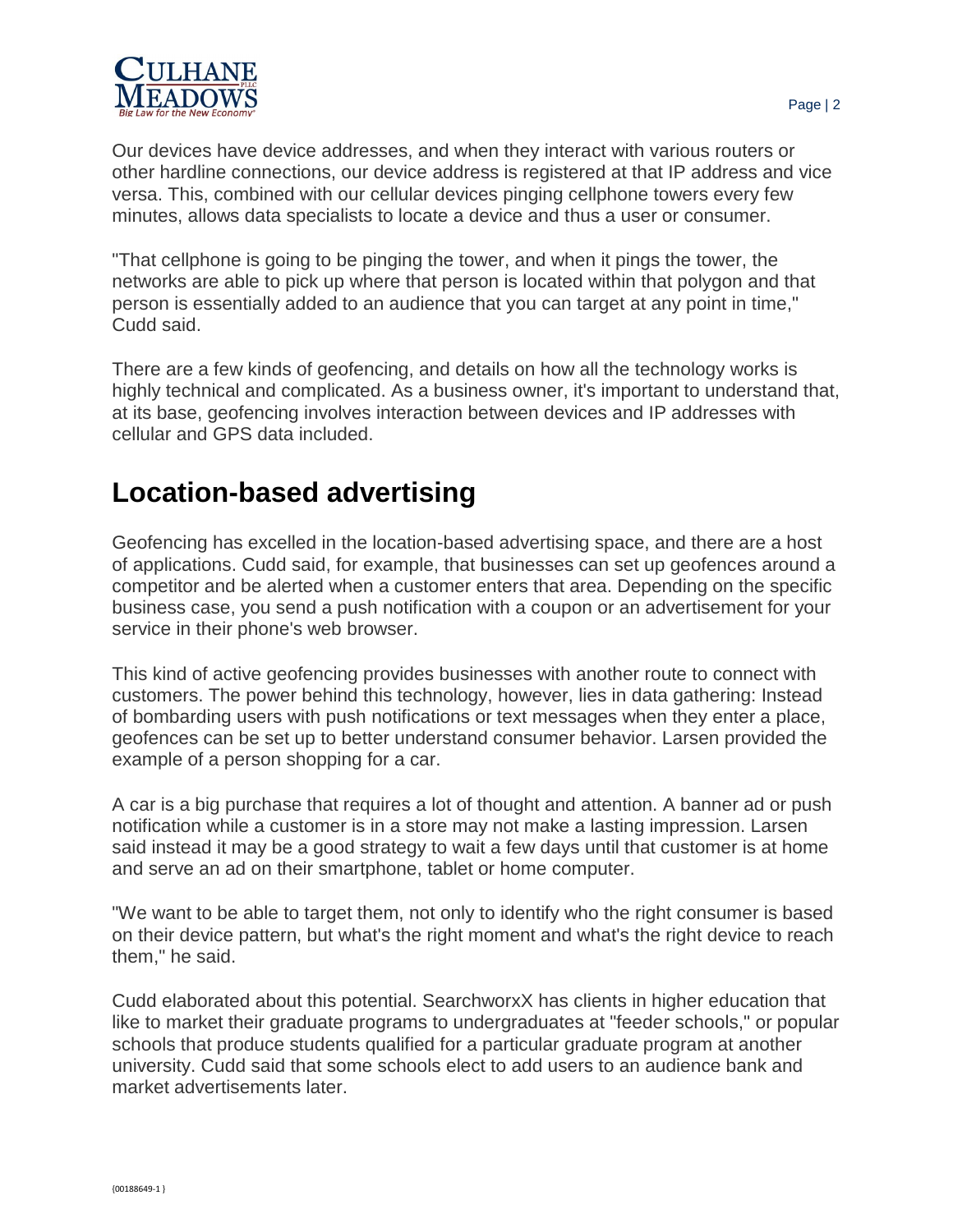

"You can start showing them ads when they're not in school, you can start showing them ads when they're in school … They don't have to necessarily be in the polygon to start seeing your ads," he said.

# **Other industries**

Geofencing has appeared in other sectors as well. Some construction fleets that use GPS fleet tracking software, for example, can set up a geofence around a worksite and get an alert when a driver enters the worksite. This can help with compliance standards and ensure employee honesty about job length.

In addition, geofencing has emerged as a unique software element to drone businesses. [DroneBase,](https://www.dronebase.com/) a California-based drone images company that supports professional worksite surveying and photographing, uses geofencing to keep its drones in a worksite when they're on autopilot.

"The geofence, in essence, is the boundary of the area it's going to fly [in], and the drone will programmatically autopilot flying back and forth around it," said Nick Osgood, head of operations for DroneBase. Osgood said that the FAA and other regulatory agencies use geofences to keep drones and other aircraft out of important areas, like airports or stadiums.

The autopilot feature that DroneBase offers is one that shows the power geofencing provides outside of the location-based marketing industry.

### **Privacy**



Beth Fulkerson, a partner at **Culhane [Meadows](https://www.culhanemeadows.com/attorney/beth-fulkerson/) PLLC** who specializes in internet advertising, copyright, and trademark law, said it's important for businesses to respect consumers' privacy when using this technology. She said businesses should always obtain user permission before collecting data and should only collect data that's needed

"The basic rule is that companies should be very careful to always consider privacy when they design any kind of product or service – the FTC now requires that," she said. "The two concepts now are consent plus transparency … You

need to get affirmative express consent before you take somebody's location information."

This comes in the form of a user opting in to GPS services on your app, or opting in to location-based services in their smartphone's settings. Users can limit location-based advertising data, which is an option that can also be toggled in the settings panel.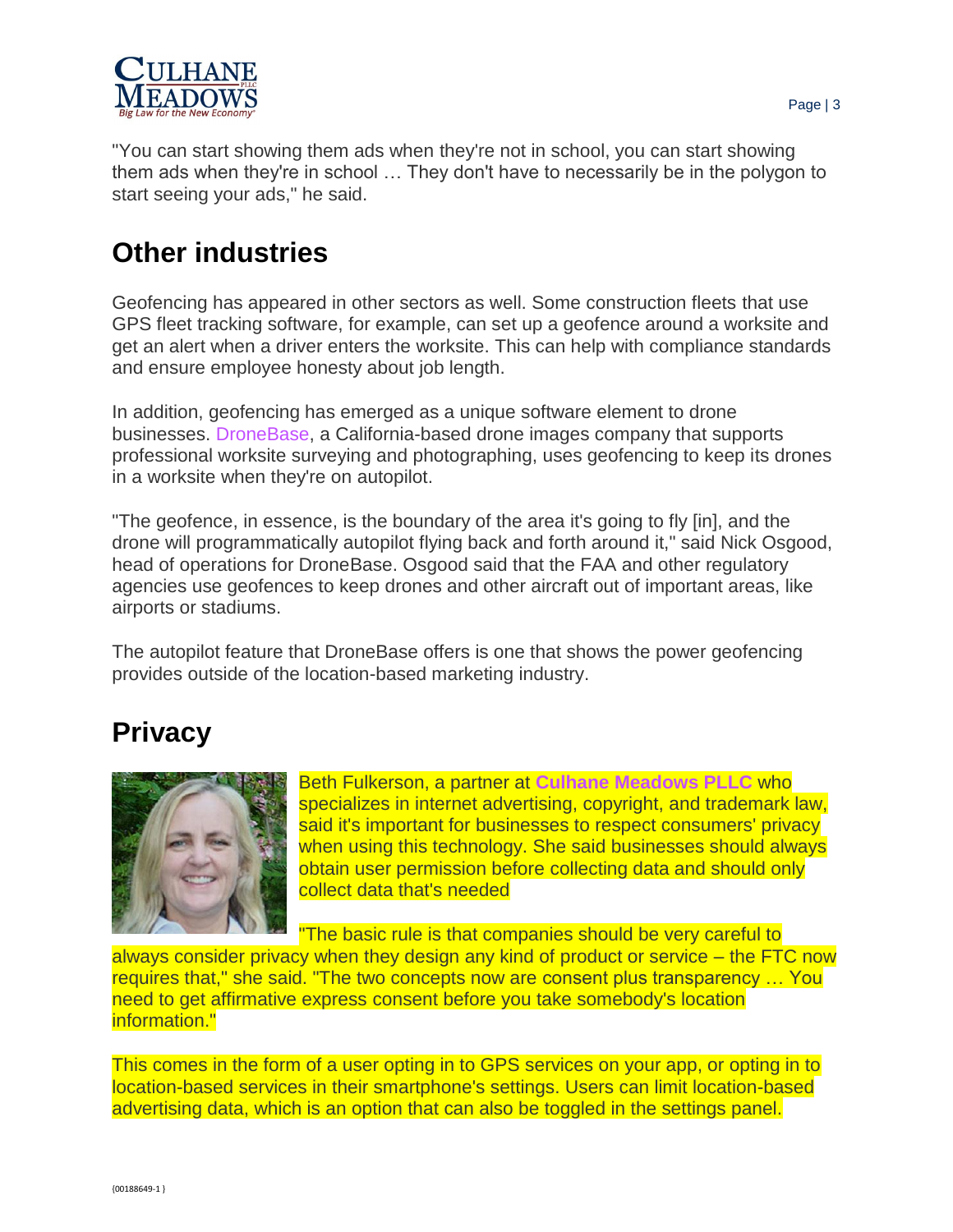

Larsen made it clear that the location-based advertising his company does complies with privacy laws. This is because the companies are operating with data and information delivered on a device level – they don't gather data directly from individual users, instead targeting devices in market segments and advertising to those whole segments. It's easier to understand geofencing when you view it from a one-on-one marketing experience, but businesses actually market to whole groups of users and do not directly target one person or one device.

# **Bottom line**

Depending on the type of business you own, geofencing may be a technology worth considering. There are some current applications in advertising and drone videography, but there are several others as well. If you're interested in adding geofencing to your marketing strategy, it's important to approach it from the right perspective.

Cudd said businesses should consider outsourcing their marketing strategy and operations to a third-party digital marketer to ensure that the best data is being analyzed and leveraged by professionals. "The reason you really need an agency who does this stuff professionally is because they're going to be using this stuff every day, they understand other clients, and they understand how to track it and give you the result," he said.

Larsen said that businesses can benefit from a strategic partnership, but Blis also provides a platform for business owners to collect and analyze data on their own. He said that building this type of technology into an overall marketing strategy can help pinpoint the right customers with relevant ads.

"It's just reinforcing what you're currently doing, but it's doing it in a more targeted way and speaking to people in a more relevant way on their most personal device, which is typically their smartphone or a tablet," he said.

One thing to watch out for, regardless if you use geofencing or location-based technology, is the prevalence of bad data in the market – especially in the marketing and advertising industries. Larsen said that business owners should be wary of all data, and should talk with agencies and vendors about how they scrub their data to make sure it's accurate.

"There's just so much inaccurate data floating around being used out there," he said. "For us, it's [good data] the most important thing because if you don't start with the most accurate data, then the rest of the campaign isn't going to perform well either."